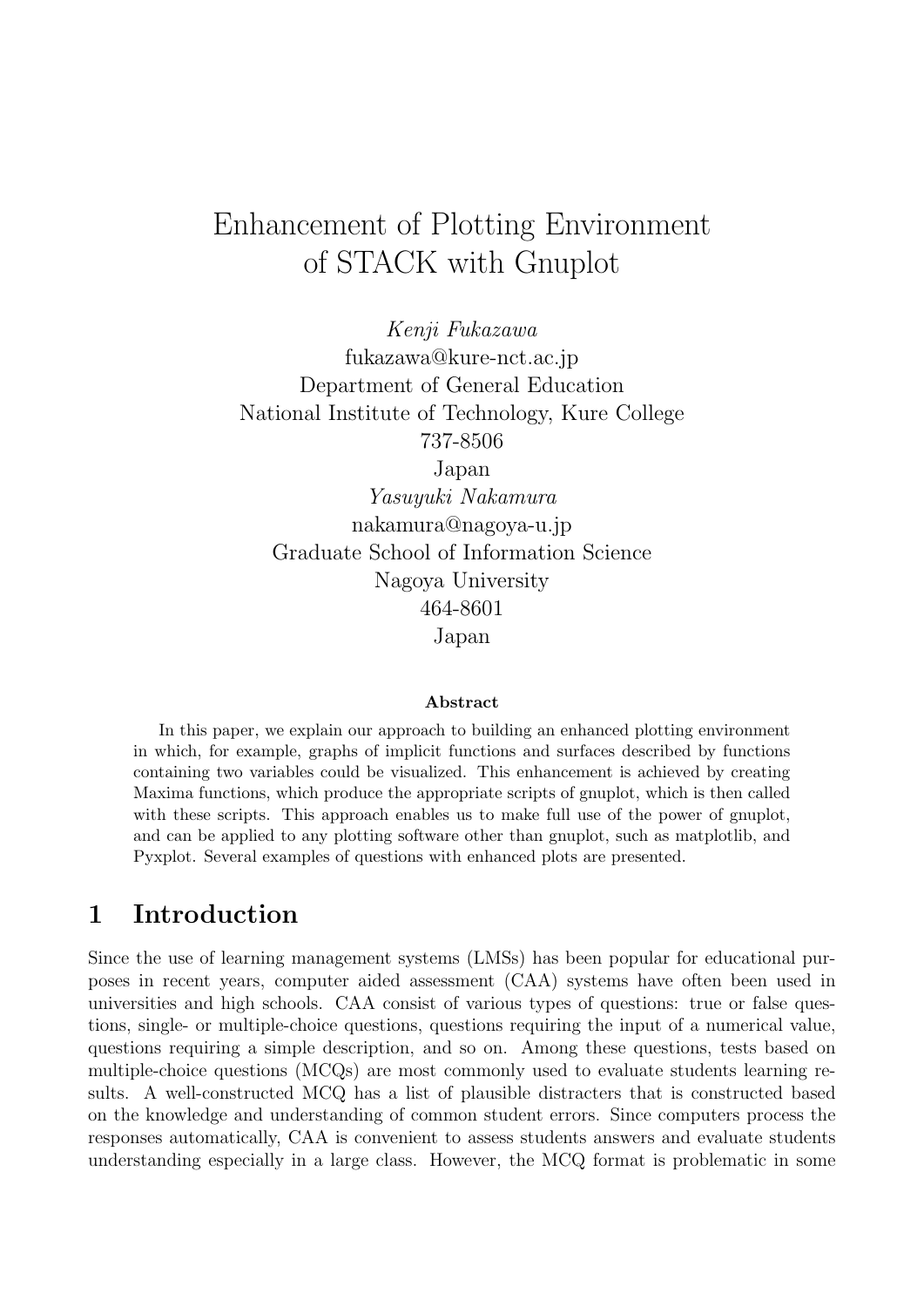respects. This format requires students to "choose" an answer, regardless of whether he/she understands the work correctly. In other words, he/she might obtain the correct answer by guesswork. When there are a large number of questions students have to solve, it is possible to evaluate students overall comprehension, but it remains unclear as to whether a student understands each question correctly.

We propose avoiding the problems associated with the MCQ type by strongly recommending a system that evaluates answers provided by the students themselves. Especially for scientific subjects, it is more appropriate to assess mathematical expressions as answers submitted by students. As examples of such systems, there are Maple T.A.[\[1\]](#page-6-0) and STACK[\[2,](#page-6-1) [3\]](#page-6-2), which can evaluate true or false mathematical expressions algebraically. Maple T.A. is commercial software and can be accessed from a wide range of LMSs such as Blackbord and Moodle. Unlike Maple T.A., STACK is integrated with Moodle and open source software.

Although STACK is preferable on account of being free of charge, the use of this system presents some difficulties. One of them is that it only provides a poor plotting environment. Since STACK makes use of various Maxima plotting functions to draw graphs, it should be possible to produce a greater variety of plotting types on STACK. However, STACK can show only be used to graphically visualize two-dimensional graph of explicit functions as a practical matter. Therefore it is significant to provide a more enhanced plotting environment, such as drawings of implicit functions and surfaces, in STACK. The enhancement of plotting function of STACK was done before[\[4\]](#page-6-3). Nakamura et al. integrate MapleNET with STACK in order to use rich plotting function of Maple. The integration was successfull but STACK should be customized to call Maple's Plotting function through MapleNET. Furthermore, MapleNET that is comercial software should be prepared together with STACK. Then the integration was not widely used.

In this paper, we would like to introduce an easier way of enhancement of plotting function of STACK. It is not necessary to prepare new software nor to customize STACK itself. We explain how we can build such environment and present several examples.

### 2 Brief review of STACK

STACK, i.e., the System for Teaching and Assessment using a Computer algebra Kernel, is a computer-aided assessment package for mathematics that was developed by Sangwin[\[2\]](#page-6-1). Since version 3, STACK has been fully integrated with Moodle in the form of a special question type in the quiz module that accepts mathematical expressions as answers.

Examples of mathematical expressions as answers are polynomial expressions, matrix expressions, and functions. STACK evaluates these answers and generates outcomes that do not only produce a true or false result but also some feedback. Maxima, a computer algebra system, is utilized to algebraically assess answers in the form of mathematical expressions submitted by students.

Figure [1](#page-2-0) presents an example of a question requiring the solution of a simple differential equation, which is denoted by

$$
\frac{dy(x)}{dx} + 2y(x) = 0.
$$

The question is quite simple and the correct answer is easily found to be  $y(x) = C \exp(-2x)$ where C denotes an arbitrary constant. In this case, there are two elements that we should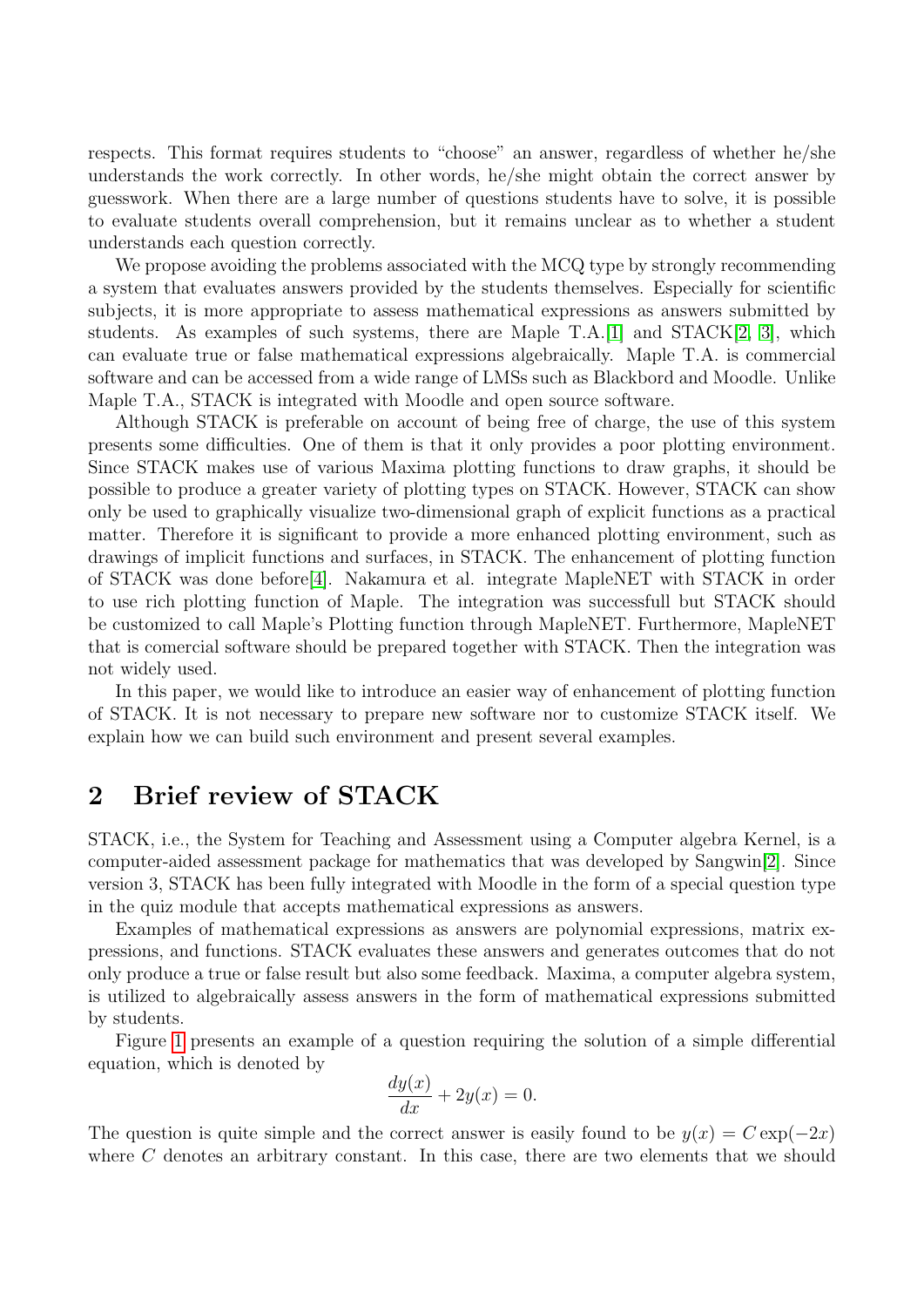check in order to confirm the students level of understanding: one is whether students performed the calculation correctly and the other is whether an arbitrary constant is added to the answer. Although the correct answer is  $y(x) = C \exp(-2x)$ , there are two typical incorrect answers. One is  $y(x) = C \exp(2x)$ , which is an example of miscalculation and the other is the answer  $y(x) = \exp(-2x)$  that does not contain an arbitrary constant C. We can design questions that can provide the feedback "Incorrect answer. Your answer should satisfy the ODE, but does not." for the first type of the incorrect answer (see above panel of Figure [2\)](#page-2-0) and the feedback "Your answer is partially correct. The solution should contain a constant but your answer does not." for the second type of incorrect answer (see below panel of Figure [2\)](#page-2-0).



<span id="page-2-0"></span>Figure 1: Example of a question requiring a simple differential equation to be solved.

The first example in Figure [2](#page-2-0) (above) allows students to understand why their solutions are incorrect by referring to the feedback. They understand that the solution of the differential equation should satisfy this equation. This concept involves a very basic point of view about a differential equation, but more than a few students do not recognize the concept. Another important concept that students often forget is that the general solution of a differential equation should contain arbitrary constants in response to the order of the differential equation and should be also checked. The feedback shown in the second example of Figure [2](#page-2-0) (below) is designed to call students attention to their mistake. Suitable feedback can be given to students by analyzing answers with a mechanism known as a "potential response tree", which is one of the most outstanding features of STACK.

When students complete an assignment, we have to assess their reports and return them to the students to improve the value they obtain from their educational experience. However, this is demanding in terms of time and effort, which is why the CAA system could help teachers. If we design a question carefully to provide feedback as in Figure [2,](#page-2-0) this would produce significant educational benefits.

### 3 Enhancement of Plotting Environment of STACK

As we have shown in the previous section, STACK is an effective e-learning system for scientific subjects, even though it only has a poor plotting environment. We consider an improved plotting ability to be desirable for a more effective e-learning system. In this section, we describe our approach to enhance the plotting environment with the power of gnuplot, and present several examples of questions and their feedback with more attractive figures.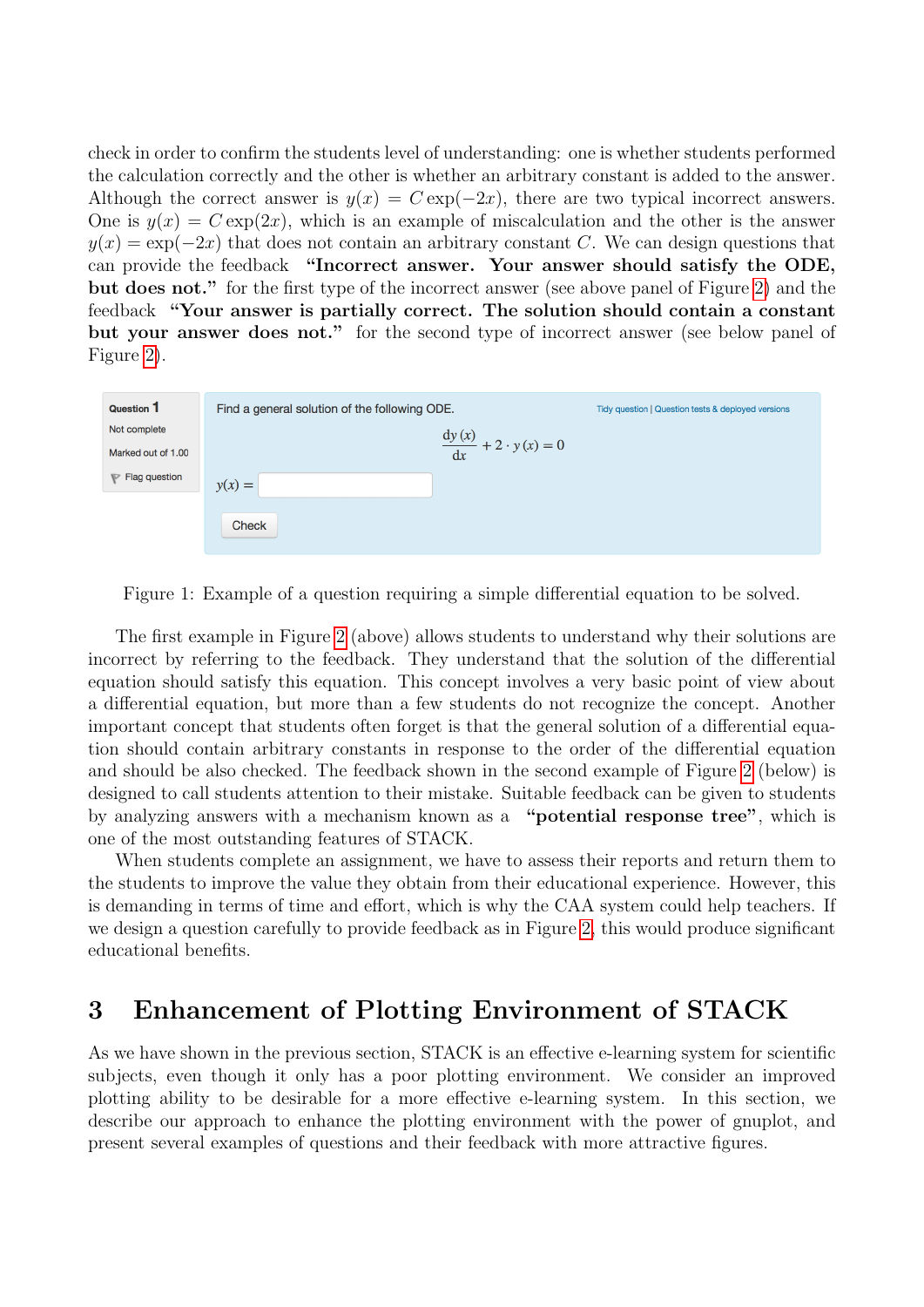| <b>Question 1</b><br>Incorrect<br>Mark 0.00 out of<br>1.00<br>Flag question         | Find a general solution of the following ODE.<br>Tidy question   Question tests & deployed versions<br>$\frac{dy (x)}{dx} + 2 \cdot y (x) = 0$<br>$y(x) = C^*exp(2^*x)$<br>Your last answer was interpreted as follows: |
|-------------------------------------------------------------------------------------|-------------------------------------------------------------------------------------------------------------------------------------------------------------------------------------------------------------------------|
|                                                                                     | $C \cdot \exp(2 \cdot x)$<br>The variables found in your answer were: $[x, C]$<br>Check                                                                                                                                 |
|                                                                                     | Incorrect answer.<br>Your answer should satisfy the ODE, but does not. If your answer is substituted into the ODE, the LHS is<br>$4 \cdot e^{2 \cdot x} \cdot C$                                                        |
|                                                                                     | A correct answer is $e^{-2 \cdot x} \cdot C$ , which can be typed in as follows: $\Re e^A - (2 \cdot x) \cdot C$                                                                                                        |
| Question 1<br><b>Partially correct</b><br>Mark 0.50 out of<br>1.00<br>Flag question | Find a general solution of the following ODE.<br>Tidy question   Question tests & deployed versions<br>$\frac{dy (x)}{dx} + 2 \cdot y (x) = 0$<br>$y(x) = \exp(-2^{x}x)$                                                |
|                                                                                     | Your last answer was interpreted as follows:<br>$exp(-2 \cdot x)$<br>The variables found in your answer were: $\lceil x \rceil$<br>Check                                                                                |
|                                                                                     | Your answer is partially correct<br>The solution should contain a constant but your answer does not.                                                                                                                    |
|                                                                                     | A correct answer is $e^{-2 \cdot x} \cdot C$ , which can be typed in as follows: $\Re e^A - (2 \cdot x) \cdot C$                                                                                                        |

Figure 2: Examples of feedback given to incorrect (above) or partially correct (below) answers.

The strategy for achieving the enhancement is quite simple. The present version of STACK draws graphs of functions with the help of Maxima plotting functions, which call gnuplot eventually. However, for some reason it is not possible to call some of these functions. This failure gave rise to the idea that it would be more effective to call gnuplot directly without the use of Maxima plotting functions. Then our enhancement consists of the following two steps:

- (1) Define the Maxima functions, which call gnuplot to plot the desired graphs.
- (2) Set up STACK to run the above new Maxima functions.

The Maxima functions of (1) should be created using the five steps describing the following content:

(i) Determine the two filenames by using the Maxima function "absolute\_real\_time()" and the "rand()" function defined in STACK, which generates a random number less than  $10^8$ . One of these filenames is used for the script file of gnuplot to be created, and the other is used for the image file created by gnuplot.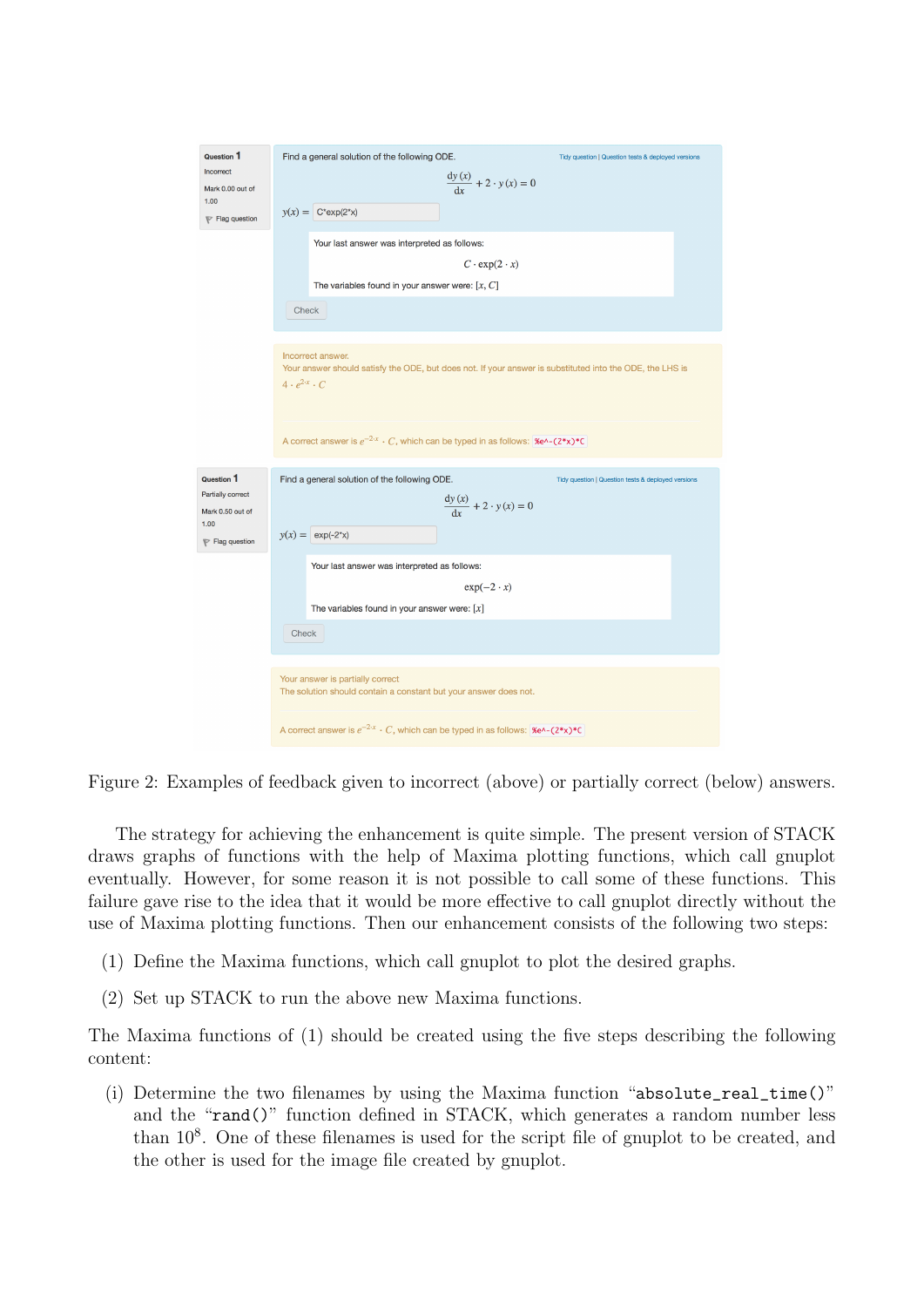- (ii) Check the arguments passed to these Maxima functions.
- (iii) Determine the options to be passed to gnuplot, which are fixed on the basis of the checked arguments of (ii).
- (iv) Create the gnuplot script to produce the desired plotting image file in png format.
- (v) Call gnuplot and run the script in (iv) to obtain the final result.

Note that it is important to pay attention to the difference between the mathematical expressions of Maxima and gnuplot when generating the gnuplot script in (iv). For example,  $x^2$  is expressed as  $x^2$  in Maxima, whereas it is expressed as  $x^{*2}$  in gnuplot. On the account of this difference, it is necessary to take care when transforming the mathematical expressions of functions in Maxima to the corresponding ones in gnuplot.

The setup of STACK for running these Maxima functions consists of the following three steps:

(a) Add the new function names to the variable '\$studentallow' , which are defined in the file 'casstring.class.php' in the directory

(Moodle Top Directory)/question/type/stack/stack/cas.

(b) Copy the file in which the new Maxima functions are defined to the directory

(Moodle Data Directory)/stack.

(c) Ensure that Maxima loads the file in (b) by appending the two lines below to the file 'stackmaxima.mac', which is in the directory

(Moodle Top Directory)/question/type/stack/stack/maxima,

PKG\_DIR: "(Moodle Data Directory)/stack/" load(concat(PKG\_DIR, "<filename>")\$

where  $\le$  filename  $\ge$  denotes the file in which the new Maxima functions are defined.

After building the enhanced plotting environment, we can plot implicit functions and surfaces described by functions containing two variables. Here are two examples of questions displaying such enhanced plots. The first example is shown in Figure [3](#page-5-0) and the question asks students to find the area of the region surrounded by the implicit function

$$
(x2 + y2)3 = (2x2 + 3xy + 2y2)2.
$$

The plot shown in Figure [3](#page-5-0) is expected to help students with the calculation of the area.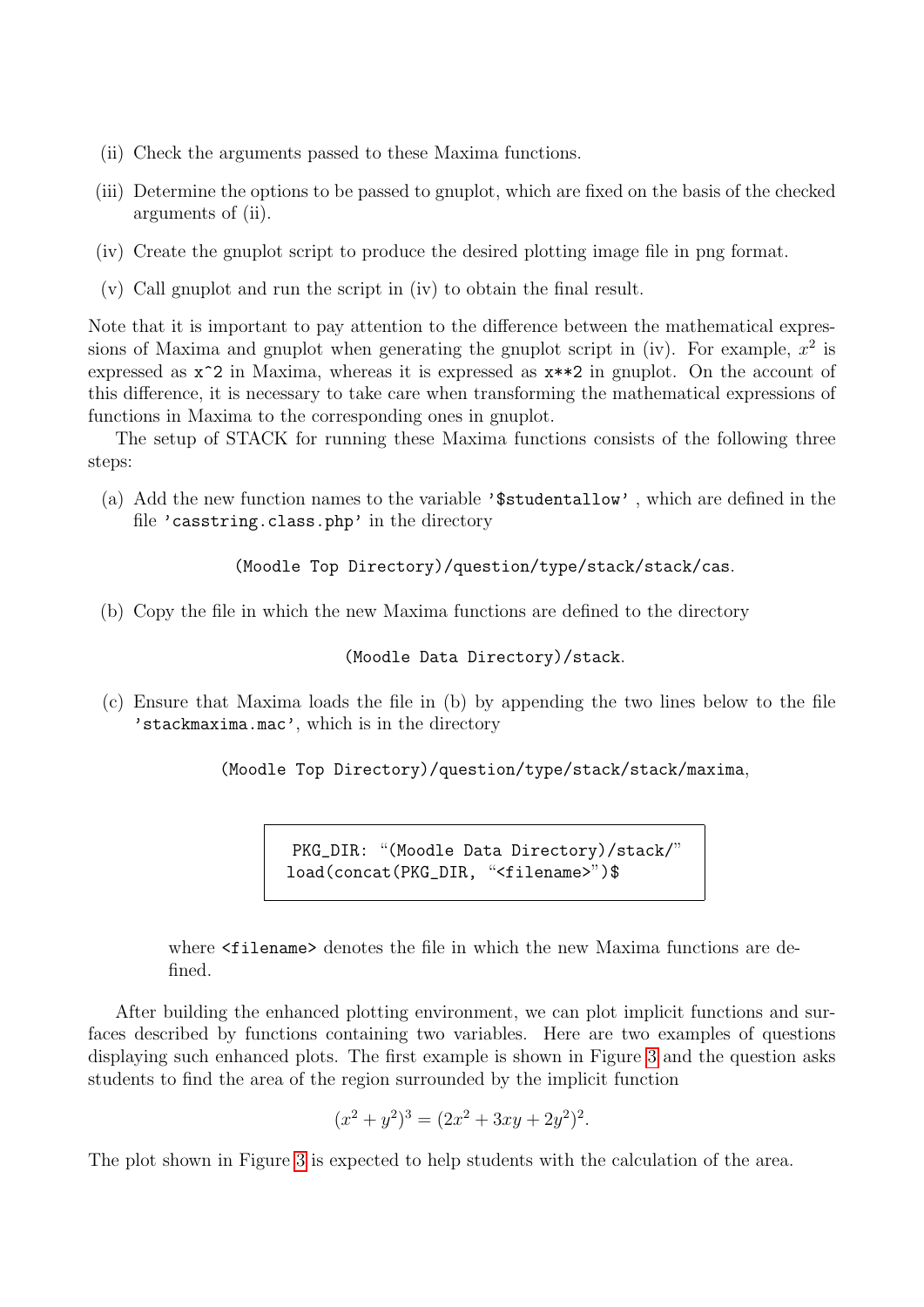## Preview question: Example of the question with implicit plotting

 $\frac{1}{3}$   $\frac{1}{3}$ 



<span id="page-5-0"></span>Figure 3: A question with the graph of  $(x^2 + y^2)^3 = (2x^2 + 3xy + 2y^2)^2$ .

The second example is shown in Figure [4.](#page-7-0) The question asks the student to find the coordinates  $(x, y)$  to minimize the function

$$
f(x,y) = x4 + 2x2y2 + y4 - 7x2 - 2\sqrt{3}xy - 5y2 + 1.
$$

The ordinary procedure to find the answer to the question is the following:

- (1) express the function in polar coordinates  $r, \theta$ .
- (2) differentiate the function by r and  $\theta$  respectively, and set the expressions to be 0.
- (3) solve the simultaneous equations of (2) and find the answer.

There are two points to minimize the function and the correct answer is  $(x, y) = (\sqrt{3}, 1),$  $(-\sqrt{3}, -1)$ . In finding the correct answer among the solution of the equations of (2), the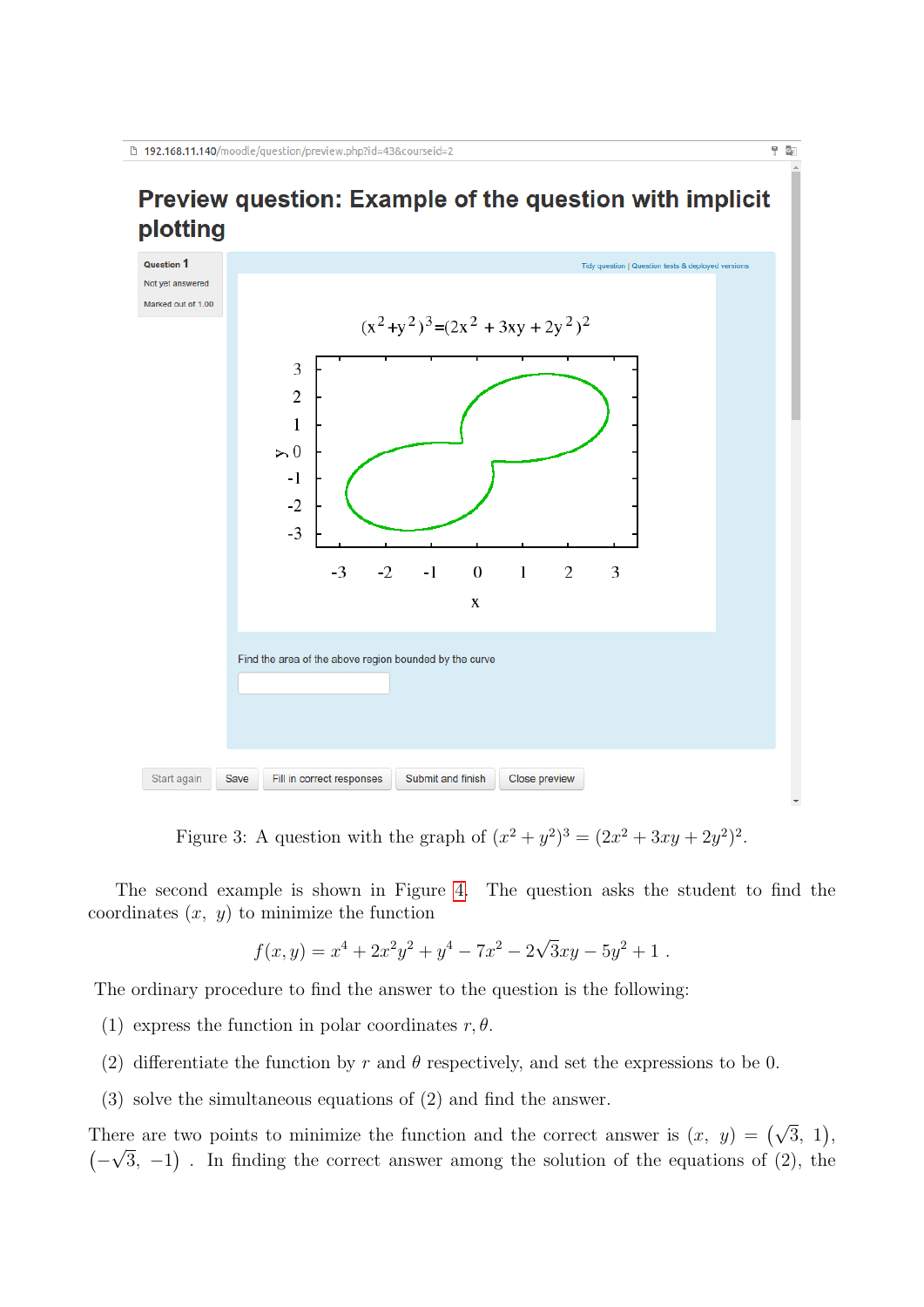contour map of the function  $f(x, y)$ , apart from that in Figure [4,](#page-7-0) is also helpful. We display this map in the example of the feedback of Figure [5](#page-8-0) . In this feedback, which is displayed when the answer is incorrect, we explain the ordinary procedure to find the answer and let the student find in which step he/she made a mistake.

### 4 Summary

In this paper, we explained our approach to building an enhanced plotting environment for STACK, such as drawing graphs of implicit functions and surfaces described by functions consisting of two variables. This enhancement is achieved by creating the Maxima functions, which produce the appropriate scripts of gnuplot and then call gnuplot with these scripts. This approach enables us to make full use of the power of gnuplot, and allows us to apply it to any plotting software other than gnuplot, such as matplotlib and Pyxplot. Two examples of questions with enhanced plots were presented. In one of these two examples, we showed that enhanced plots can also be used in the feedback provided by question authors.

In the process of generating the gnuplot script, one has to pay attention to the difference between the mathematical expressions of Maxima and those of gnuplot. This difference means that it is necessary to convert one expression to the corresponding one in the other system. The origin of this conversion lies in the fact that gnuplot has to be called through Maxima. If gnuplot can be called directly by circumventing Maxima, there is no need for conversion, which is more favorable.

Teachers may use STACK when giving their students homework that requires them to solve problems involving differentiation, integration, and so on. We feel that a teacher who carefully designs questions and feedback with the use of the enhanced plotting environment would be able to generate significant educational benefit.

### Acknowledgement

This work was partially supported by KAKENHI (26282033) from the Japan Society for the Promotion of Science (JSPS).

### References

- <span id="page-6-0"></span>[1] International Telecommunication Union(ITU). Measuring the Information Society 2012, Retrieved Sept 5, 2013, from http://www.itu.int/dms pub/itu-d/opb/ind/D-IND-ICTOI-2012-SUM-PDF-E.pdf.
- <span id="page-6-1"></span>[2] Sangwin, C., Computer Aided Assessment of Mathematics, Oxford University Press, 2013.
- <span id="page-6-2"></span>[3] Nakamura, Y., Mathematics e-Learning (in Japanese), Tokyo Denki University Press, 2010.
- <span id="page-6-3"></span>[4] Nakamura, Y., Amano, H. and Nakahara T., "Enhancement of Plotting Function of Math e-Learning System STACK", World Conference on E-Learning in Corporate, Government, Healthcare, and Higher Education, Honolulu, U.S.A., 2621-2627, 2011.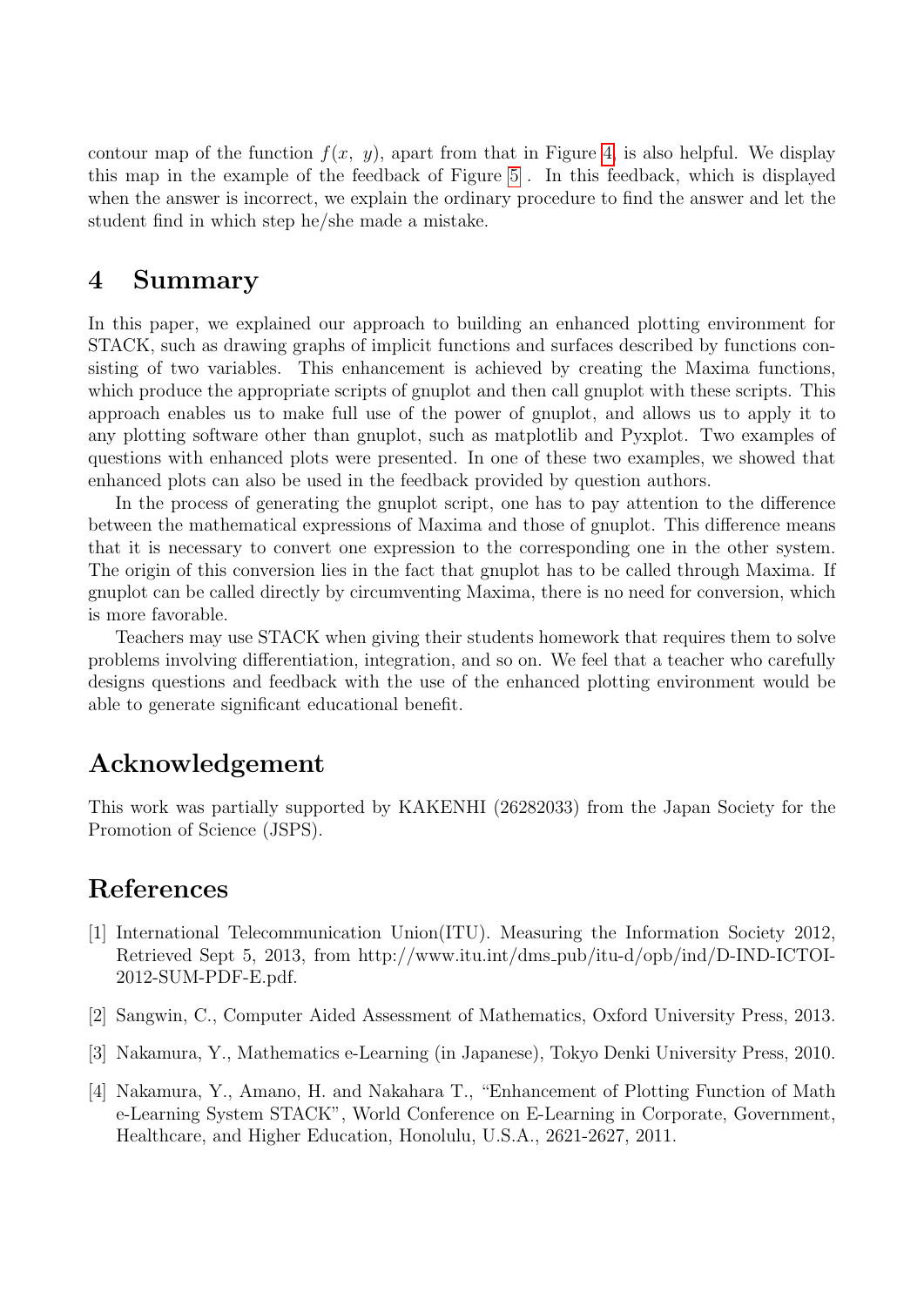**O** Preview question: Example of the question with surface plotting - Chromium

□ 192.168.11.140/moodle/question/preview.php?id=44&courseid=2

# Preview question: Example of the question with surface plotting

 $\frac{1}{2}$   $\frac{1}{2}$ 



<span id="page-7-0"></span>Figure 4: Question relating to the graph of  $f(x,y) = x^4 + 2x^2y^2 + y^4 - 7x^2 - 2$  $\overline{3}xy - 5y^2 + 1.$